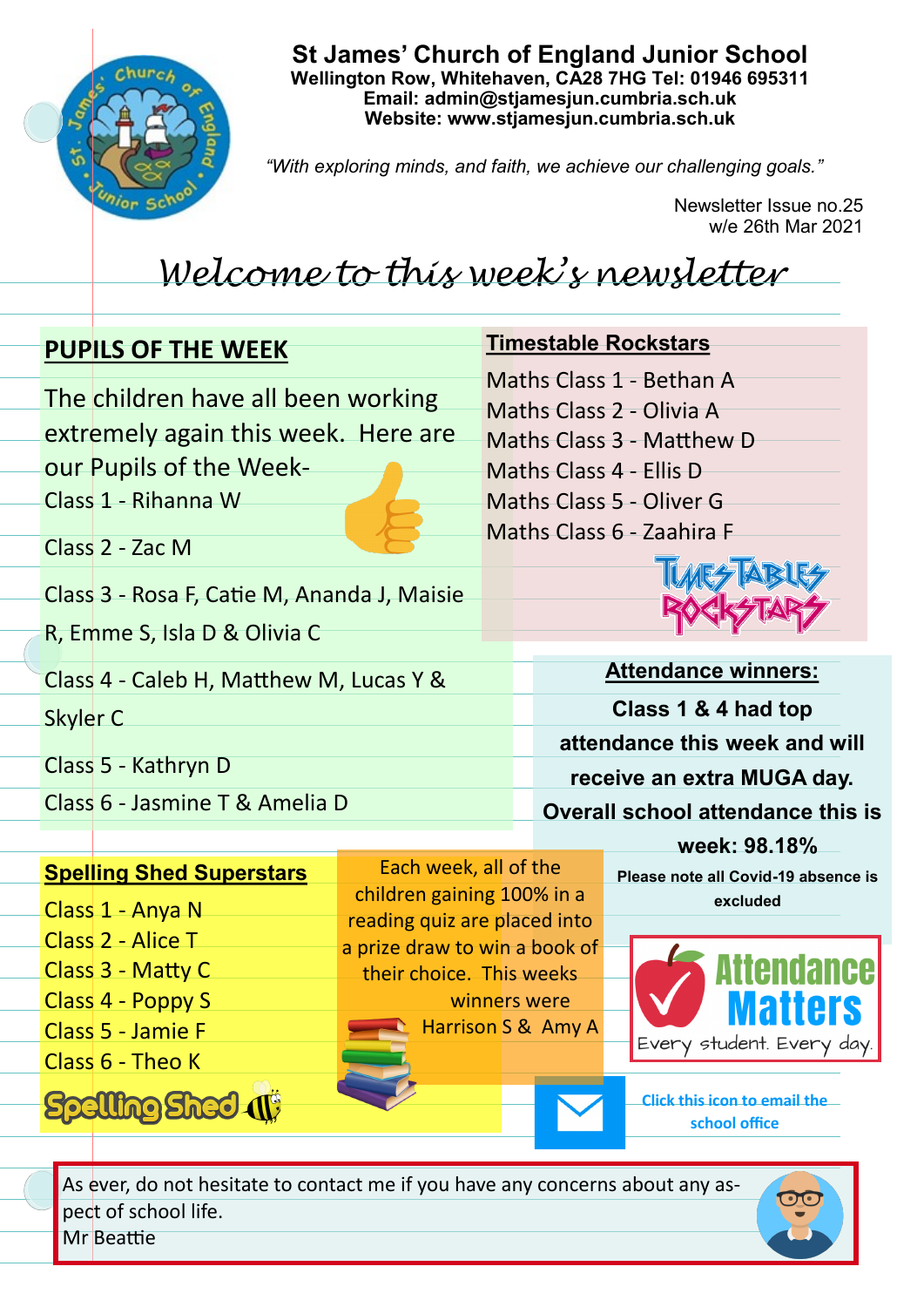Another week that shows an increasing normality about the place. I have enjoyed getting into class to observe all of the children at work. It has been brilliant to see such positive and respectful interactions with their teachers and class mates and a great productive work ethic on show across the classes. Having witnessed this, I think I can say with confidence that the children are getting used to the 'new normal' of working back in a normal classroom.



There have been some great [galleries](http://www.stjamesjun.cumbria.sch.uk/works) added to the website this week, including our Year 6 doing algebra on [the front yard,](http://www.stjamesjun.cumbria.sch.uk/work/year-6-maths---algebra-in-action/64255) both [Class 5](http://www.stjamesjun.cumbria.sch.uk/work/tenths-as-decimals/64321) and [Class 6](http://www.stjamesjun.cumbria.sch.uk/work/mrs-foyes-maths-group---finding-fractions-of-amounts/64464) focusing on their Maths, looking at decimals and fractions, and Class 4 learning about [muscles and skeletons.](http://www.stjamesjun.cumbria.sch.uk/work/science---muscles-and-our-skeleton/64307)

It has also been great to see and hear laughter after school in the clubs that are springing up about the place. With increasingly warm weather and further reassurances from the Local Authority, we are hopeful of extending this out further into next term.

We have shared the news in class this week that Miss Morgan (Class 4) will be leaving us at Easter to take up a full time post at the Infants, I am sure that staff, parents and children will all join me in wishing her well and thanking her for her time with us at the Juniors.

Well done St James' for demonstrating 'The St James Way' this week and enjoy a restful weekend. *Mr Beattie* 



**Homework—**Weekly homework has been set on Seesaw and the expectation is that homework is completed along with Spelling Shed, Timetables Rockstars and regular reading at home on a weekly basis, with reading diaries being completed. We encourage parents to keep using the Seesaw Family App which helps you to see when work is set and communicate with teachers—please contact the office if you need log in details.

**Easter Holidays –** Spring Term finishes on Thursday 1st April. We wont be having an Easter Fayre or Church Service this year and so we will finish at normal time. The afterschool sports clubs and Maths tuition groups will run as normal on the Thursday.

Summer term will start on Monday 19th April.



**Decorate an Egg – We are running this popular competition** again this year as a bit of fun. Obviously we are unable to run an Easter Fayre but hoped that we could still have a decorate an egg competition. For those new to St James' there are no real rules or restrictions. Just decorate an egg in the style of your choice and bring your finished entry on Wednesday 31st March. A team of TOP SECRET judges will then judge a winning entry for each class who will be awarded a nice Easter Treat. Good luck with your creating everyone!!!